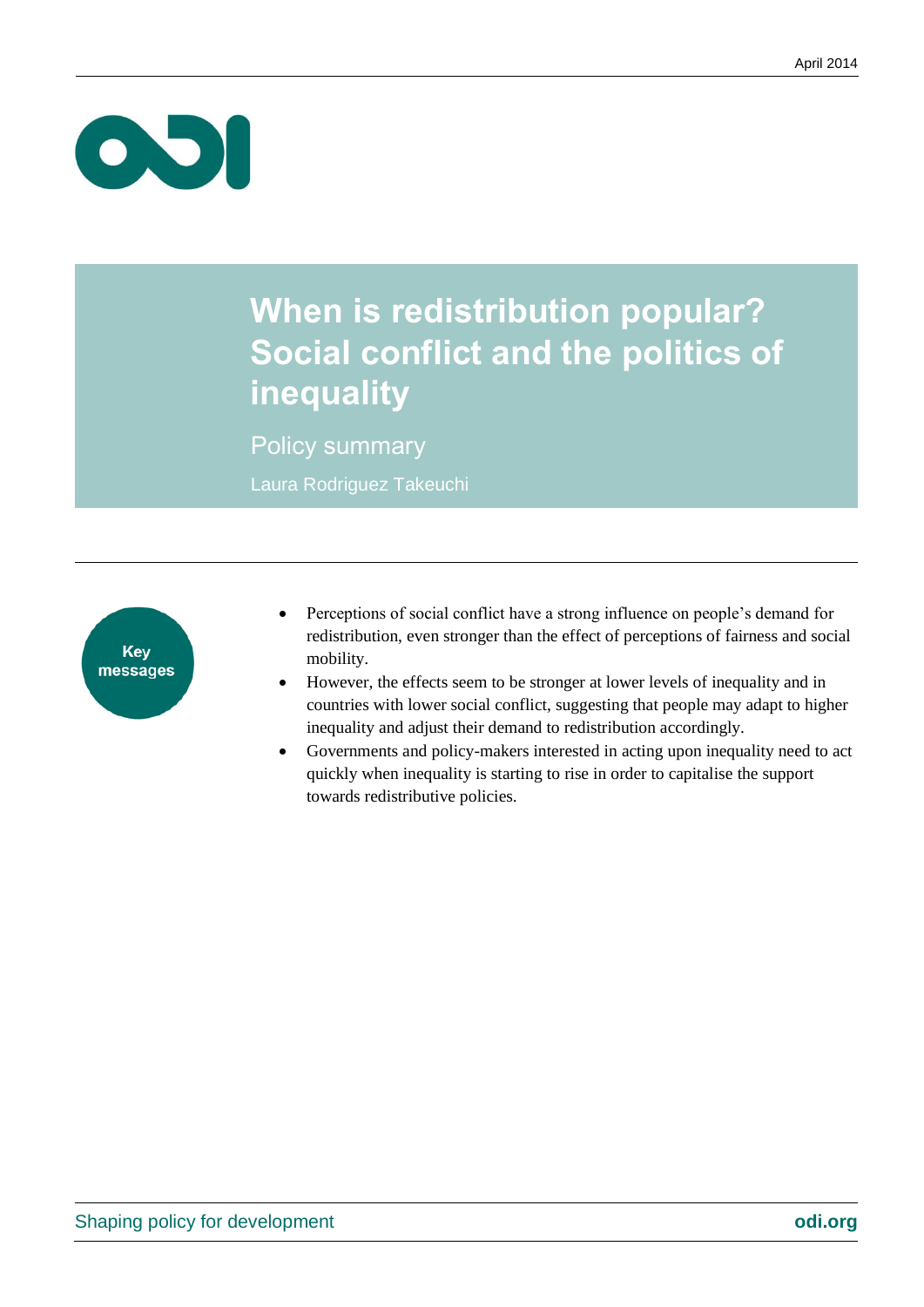Inequality is on the rise in many countries. Even in fast growing economies that are catching up at the global level, inequality has increased over the past 20 years, as it has in countries with traditionally lower levels of inequality. For example, the Gini coefficient in OECD countries has increased by almost 10% since the 1980s (OECD 2011).

## **Perceptions matter, in particular, perceptions of social conflict**

Because inequality has profound implications for people's lives, it is useful to examine what they think of it and when they will support redistributive policies. Pursuing such policies is not easy. A recent Oxfam report (Fuentes-Nieva and Galasso 2014) for example, highlights that elite political capture and unequal political representation translate into laws that are often skewed in favour of the rich and favour further concentration of income and power. Moreover, even ordinary citizens may not always see inequality as negative. The evidence on the effects of income inequality on people's perceptions of their own wellbeing (i.e. happiness) is mixed, and people across different countries differ greatly in the degree of inequality they tolerate. Social mobility perceptions are part of the explanation and have been widely investigated. When individuals think that the income generating process in the country is fair and that there is enough opportunity for mobility, they are more likely to tolerate high inequality and see it as sign of opportunities opening up for them, even if that is not the actual case. But little is known about other aspects that could affect people's perceptions of government redistribution.

A strong body of evidence links levels of inequality with different forms of social conflict - for example, with higher crime, lower social and institutional trust and political instability. Using perception data for over 15 thousand individuals in 40 countries,<sup>1</sup> we examined whether individuals perceive these adverse effects and consequently demand more redistribution from their governments.

We find that although people recognise that some degree of inequality is unavoidable and perhaps essential to progress, when inequality is perceived to breed conflict, it becomes problematic in the eyes of the public and the demand for redistribution increases. Perceptions of social conflict have a strong influence on people's demand for redistribution, even stronger than the effect of perceptions of fairness and social mobility. Moreover, these results hold even when controlling for the potential personal income gain/loss from redistribution. In other words, when considering the trade-off between more redistribution at their expense, for example in the form of higher income taxes, and the social cost of inequality, even individuals with higher incomes would prefer taxation rather than risking the threat of social tensions and instability.

However, the effect of social conflict perceptions in increasing the support for redistribution seems to be stronger at lower levels of inequality (i.e., when the Gini coefficient is lower) and lower levels of social conflict (i.e., in countries where social trust is higher or where there is less ethnic fractionalization). This lower effect of perceived social conflict in increasing demand for redistribution suggests that people may also adapt their expectations to higher levels of inequality and return to a stable level of demand for redistribution.

<sup>&</sup>lt;sup>1</sup> <http://www.gesis.org/en/issp/issp-modules-profiles/social-inequality/2009/>

I am grateful for peer review input and detailed remarks from Justina Fischer and Emma Samman which helped to improve the model and the draft, as well as useful discussion and comments received from Ricardo Fuentes-Nieva, Deborah Hardoon, Claire Melamed, Craig Valters and Kevin Watkins.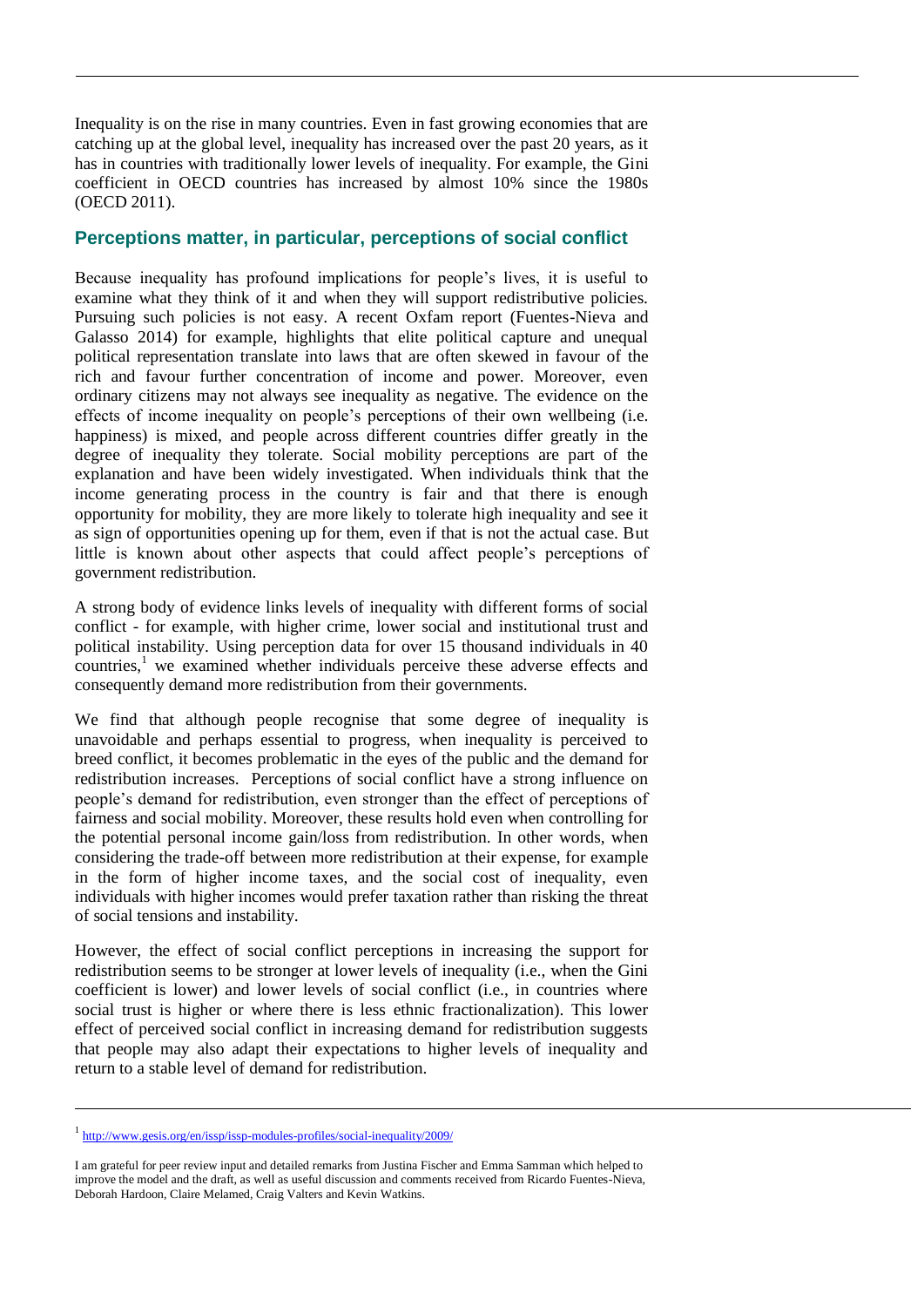## **What does this tell us about the political feasibility of redistributive policies?**

This research suggests that overall the general public has the political will to act upon inequality. **People are conscious of the harmful effects** that high inequality could bring to their countries, particularly **in terms of rising tensions and the breakdown of social trust** within a society. For policy makers facing opposition to distributional concerns, it is encouraging to know that among people who perceive social conflict as a problem in their country, even more wealthy individuals who would potentially lose from redistributive policies would be more likely to support redistribution.

It is clear that at lower levels of inequality, people are aware of the adverse effects of social conflict. The challenge for governments and policy makers interested in gaining support for redistribution and acting upon inequality is to maintain that awareness, even at higher levels of inequality, when people may have started to adjust their expectations. This research suggests governments and practitioners must **act quickly when inequality is starting to rise**, rather than waiting until it reaches very high levels. This may be a **one-off opportunity**. Once inequality is already high and entrenched, in the political and economic system and people have started to adapt to higher levels of inequality, it may be harder to gain support for redistributive policies.

Because inequalities tend to reinforce themselves and can rapidly spiral up, it is important to keep in mind that even when countries are starting from low base, it is necessary to act quickly upon inequality. It follows that these policy lessons would be relevant for practitioners and policy makers not only in a few countries where we know the problem of inequality is deep rooted in the system, but particularly for an increasing number of **countries with low but rising levels of inequality**, who want to avoid its harmful consequences.

## **References**

Fuentes-Nieva, R. and Galasso, N. (2014). *Working for the Few. Political Capture and Economic Inequality*. Oxfam Briefing Paper, 178. Available at: [http://policy-practice.oxfam.org.uk/publications/working-for-the-few](http://policy-practice.oxfam.org.uk/publications/working-for-the-few-political-capture-and-economic-inequality-311312)[political-capture-and-economic-inequality-311312](http://policy-practice.oxfam.org.uk/publications/working-for-the-few-political-capture-and-economic-inequality-311312)

OECD (2011). *Divided We Stand: Why Inequality Keeps Rising*. Paris: OECD. Available at:

[http://www.oecd.org/social/soc/dividedwestandwhyinequalitykeepsrising.htm#NE](http://www.oecd.org/social/soc/dividedwestandwhyinequalitykeepsrising.htm#NEWS) [WS](http://www.oecd.org/social/soc/dividedwestandwhyinequalitykeepsrising.htm#NEWS)

Rodriguez Takeuchi, L. (2014). *When is Redistribution Popular? Social Conflict and the Politics of Inequality.* Working Paper. London: ODI.